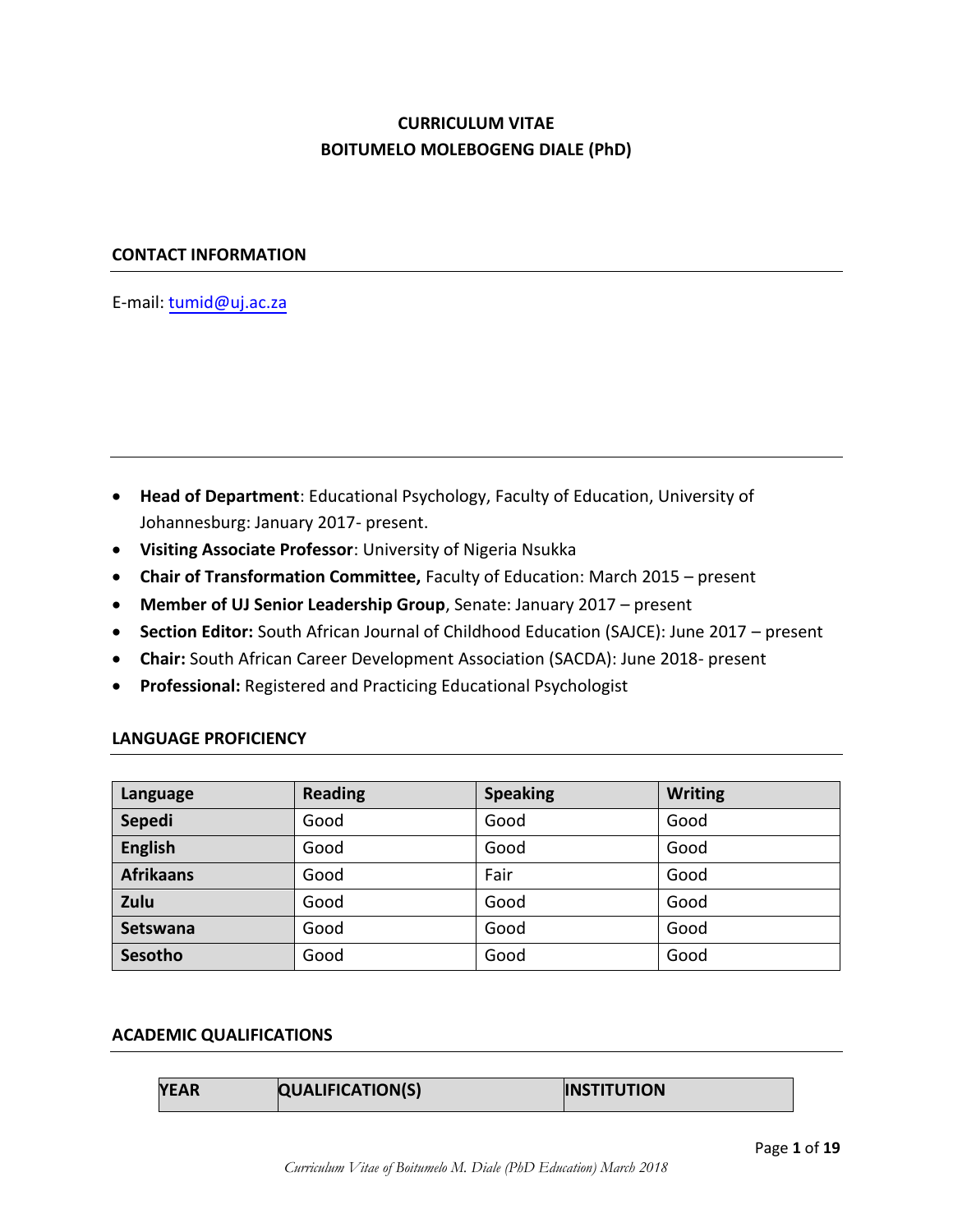| 2017 | UJ Women Leadership Development University of Johannesburg |                                       |
|------|------------------------------------------------------------|---------------------------------------|
|      | Programme (Current)                                        |                                       |
| 2013 | leaders<br>Emerging                                        | leadership University of Johannesburg |
|      | development programme                                      |                                       |
| 2013 | Postgraduate Supervision Course                            | Stellenbosch<br>University            |
|      |                                                            | (NUFFIC PROGRAMME)                    |
| 2011 | <b>PhD Education</b>                                       | University of Johannesburg            |
| 2010 | <b>Employee Wellness Certificate</b>                       | University of South Africa            |
| 2003 | M Ed Educational Psychology                                | <b>Rand Afrikaans Universiteit</b>    |
| 1999 | <b>B Ed Hons Educational Psychology</b>                    | Rand Afrikaans Universiteit           |
| 1996 | in<br>Further<br>Diploma                                   | Remedial Rand Afrikaans Universiteit  |
|      | Education                                                  |                                       |
| 1993 | UED                                                        | Vista University                      |
| 1992 | BA                                                         | Vista University                      |
| 1987 | Matric                                                     | Kenneth<br>Masekela<br>High           |
|      |                                                            | School                                |

## **RELEVANT ADDITIONAL TRAINING**

| <b>YEAR</b> | <b>CERTIFICATE</b>                                         | INSTITUTION/               |
|-------------|------------------------------------------------------------|----------------------------|
|             |                                                            | <b>PRESENTER</b>           |
| 1997        | Life Skills Programme: Train the trainer                   | Gauteng Departments of     |
|             |                                                            | Health & Education         |
| 2000        | <b>Management Skills Course</b>                            | Crimson                    |
| 2003        | Certificate in Myers-Briggs Type Indicatorlopie van Rooyen | and                        |
|             | (Personality Test)                                         | Partners                   |
| 2005        | <b>RNCS and NCS Train the trainer</b>                      | Gauteng Department of      |
|             |                                                            | Education                  |
| 2005        | Training Workshop for Supervisors                          | Dr Marita Brink - Clinical |
|             |                                                            | Psychologist               |
| 2005        | Qualitative Data Analysis                                  | Prof Johann<br>Mouton:     |
|             |                                                            | University of Stellenbosch |
| 2006        | Qualitative Research Methods                               | Sharan<br>Merriam:<br>Prof |
|             |                                                            | Univ. of Georgia, USA      |
| 2007-2008   | RCI (Research Development Programme)                       | <b>SANPAD</b>              |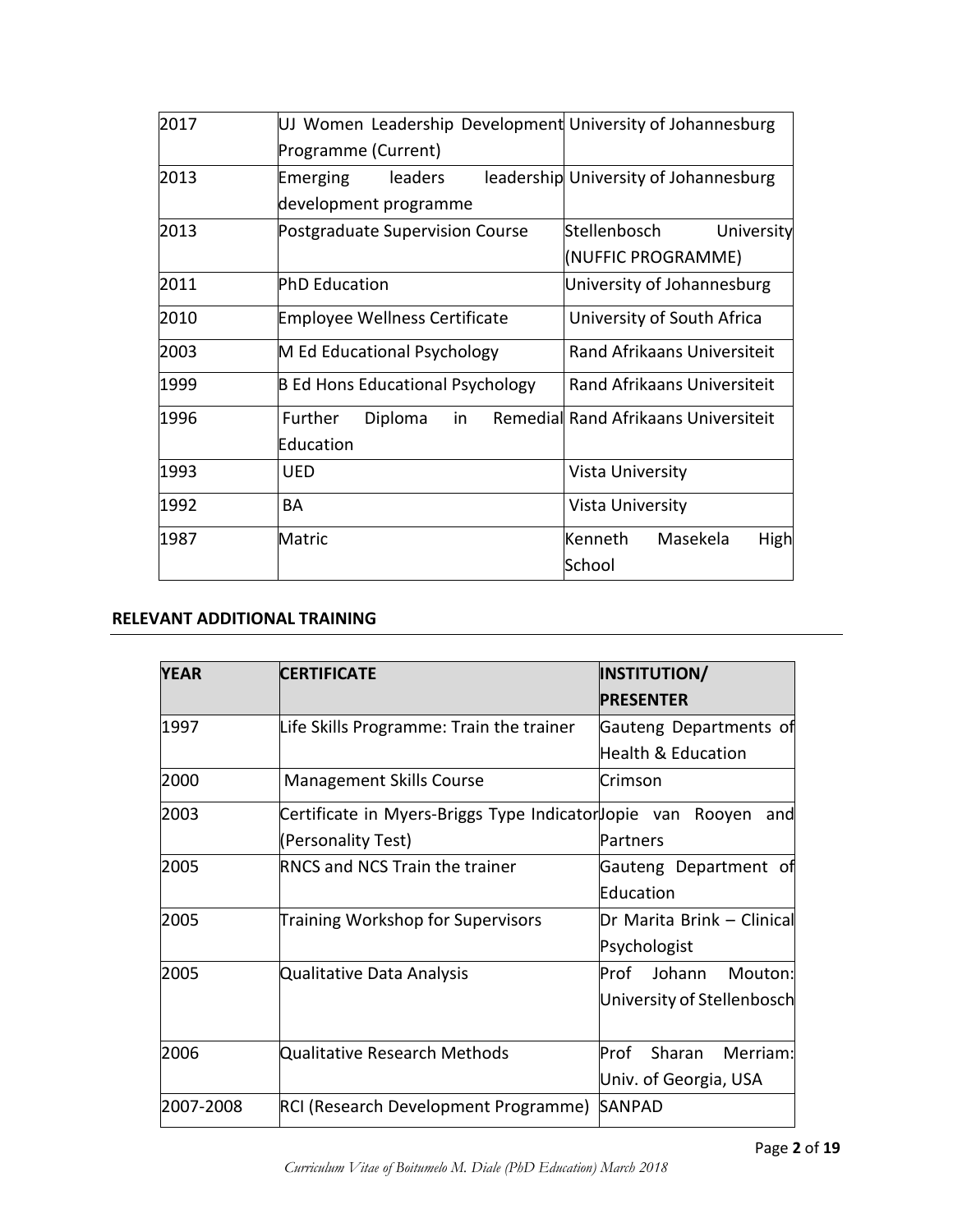| 2008      | <b>HIV and AIDS Management Course</b> | for<br>Foundation           |
|-----------|---------------------------------------|-----------------------------|
|           |                                       | Professional                |
|           |                                       | Development                 |
| 2008      | Research Design                       | Essex Summer School of      |
|           |                                       | Qualitative<br>Datal        |
|           |                                       | Collection and Analysis $-$ |
|           |                                       | University<br>of<br>Essex,  |
|           |                                       | England                     |
| 2009      | Divorce Mediation                     | FAMSA                       |
| 2004-2017 | Continuous Professional Development   | Various service providers   |
|           | (CPD) workshops as part of the HPCSA  |                             |
|           | Requirements for registered           |                             |
|           | psychologists                         |                             |

# **PERSONAL/PROFESSIONAL DEVELOPMENT WORKSHOPS PRESENTED**

| <b>DATE</b>      | <b>WORKSHOP</b>                                  | <b>AUDIENCE</b>                         |
|------------------|--------------------------------------------------|-----------------------------------------|
| 2003             | Intervention<br>with<br><b>Bereaved</b><br>Group | Adelaide Tambo School -                 |
|                  | Children                                         | Soweto                                  |
| 2005             | Bullying in children and adolescents             | <b>School Principals Seminar</b>        |
|                  |                                                  | – D6                                    |
| April 2006       | <b>Solution Focused Counselling Skills</b>       | Ekurhuleni<br><b>Boksburg</b>           |
|                  |                                                  | Municipality                            |
| October          | <b>Solution Focused Counselling Skills</b>       | <b>HIV</b><br><b>AIDS</b><br>and<br>Lay |
| 2006             |                                                  | Counselors<br>and                       |
|                  |                                                  | Community workers                       |
| <b>July 2006</b> | Inclusion in South Africa: Teaching              | $21^{st}$<br>Education in the           |
|                  | Children with Barriers to Learning and           | <b>Century Conference</b>               |
|                  | Development                                      |                                         |
| November         | <b>Basic Counselling Skills for teachers</b>     | <b>North</b><br>Johannesburg            |
| 2006             |                                                  | District - GDE                          |
| 2007             | Dealing with Stress and Depression in            | Soweto SAPS                             |
|                  | the workplace                                    | Clinix Private Hospital                 |
|                  |                                                  | Soweto                                  |
| 2009             | Narrative Career Counselling (CPD                | PsyCaD - UJ                             |
|                  | accredited)                                      |                                         |
| 2009             | Sand Tray Therapy (CPD accredited)               | Psychologists                           |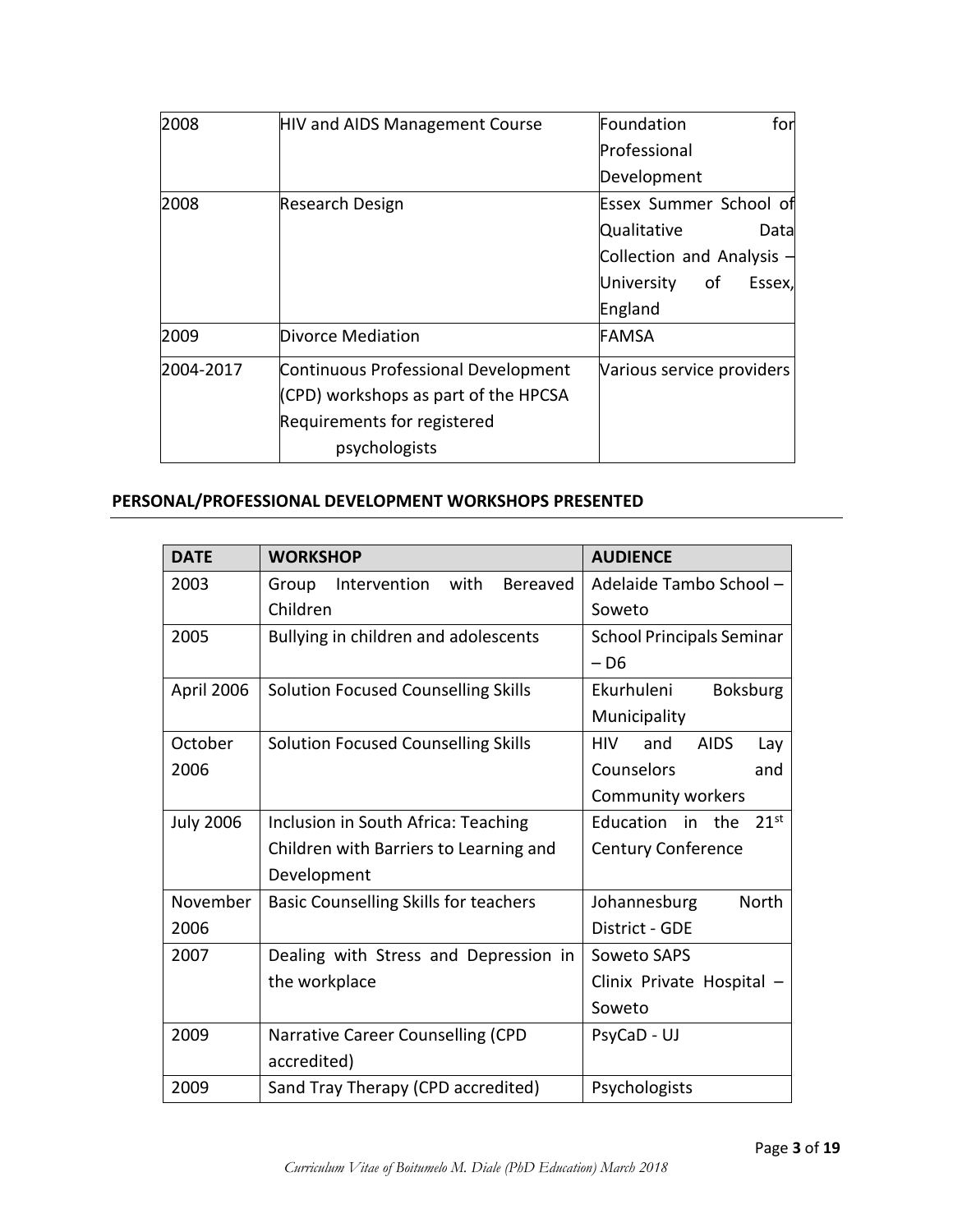| 2009 | Team Building:" Together we can make a        | UJ HR Department:          |
|------|-----------------------------------------------|----------------------------|
|      | difference"                                   | <b>Finance Division</b>    |
|      |                                               | Management                 |
| 2009 | Gender aspects in conflict resolution         | <b>Promoting Peace</b>     |
|      |                                               | through Dialogue           |
|      |                                               | Seminar and                |
|      |                                               | International              |
|      |                                               | Conference                 |
| 2014 | When the music changes so must the            | Education<br>Faculty<br>of |
|      | dance - Exploring relevant Career             | Seminar                    |
|      | <b>Guidance and Counselling Interventions</b> |                            |
|      | within the South African context              |                            |
| 2015 | "The future belongs to those who              |                            |
|      | believe in the beauty of their dreams."       | Workshop on career         |
|      | - The importance of career guidance in        | week: Lesotho $-$ cop-     |
|      | schools. Higschools in Maseru                 | presenter Sefotho          |
|      |                                               | MM.UP.                     |
|      |                                               |                            |
|      |                                               |                            |
| 2017 | Inclusion of learners with autism             | DBE, Pretoria              |

#### **WORK EXPERIENCE**

#### **February 2013 –2016**

**Senior Lecturer: Career Development and Masters Programme Coordinator –** Department of Educational Psychology - Faculty of Education, University of Johannesburg

#### **July 2010 to January 2013:**

**Senior Resident Educational Psychologist, Clinical Supervisor and Head of Psychological Services –** BHP Billiton Career Centre @ Sci-Bono Discovery Centre, Newtown, Johannesburg

**January 2009 – June 2010: Educational Psychologist and Internship Supervisor – Centre for Psychological Services and** Career Development - University of Johannesburg **July 2005 – December 2008: Lecturer and Educational Psychologist – Faculty of Education –** University of Johannesburg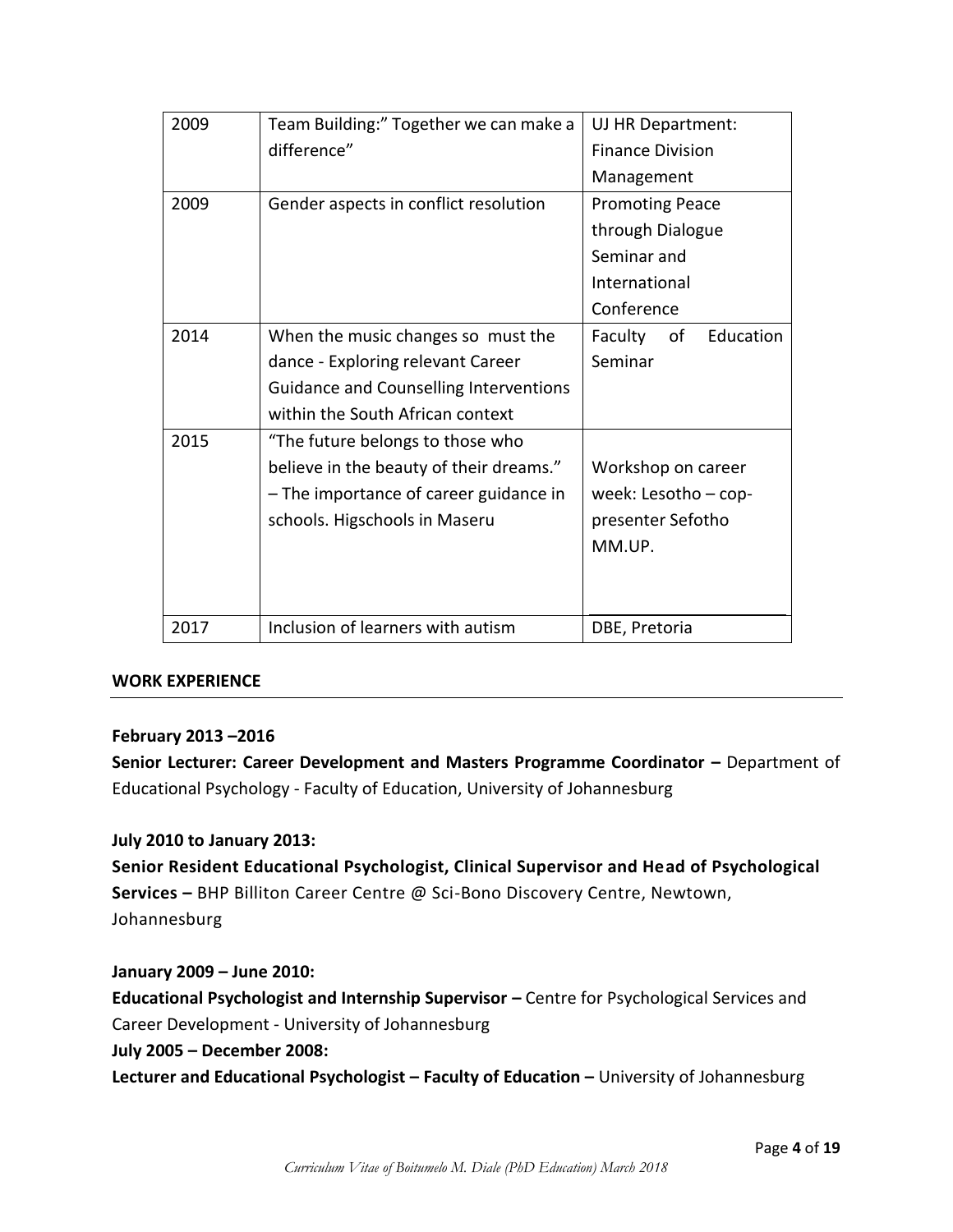## **January 2004 – June 2005: Academic Skills Facilitator – Centre for Teaching, Learning and Assessment –** Rand Afrikaans University

**April 2002 – December 2005: National Professional Diploma in Education (NPDE) Facilitator (Part-Time)** - School of Education -University of South Africa **ACE Lecturer (Part Time)** – Faculty of Education Rand Afrikaans University

**January 2001- March 2002: Head of Department (Middle Group) –** Pumelela School for Learners with Special Educational Needs, Soweto

**February 1994 - December 2000: Life Orientation Teacher and Head of Department –** J.E. Malepe Secondary School, Tsakane **August – December 1997 (Temporary secondment from school) Counselling and Remedial Specialist -** Education Support Services Unit, Benoni/ Brakpan District (GDE)

**June 1991 – December 1993: Community Conflict Resolution Mediator and Counsellor - The Family Institute** 

## **KEY ACADEMIC AND PROFESSIONAL ACTIVITIES**

#### **1. Current Responsibilities:**

Tumi currently holds the position of Head of Department: Educational Psychology in the Faculty of Education at the University of Johannesburg. She has held the position since 1 January 2017. The department is based on the Soweto and Auckland Park Kingsway campuses and she manages staff on both campuses. In addition to teaching in the undergrad and postgrad levels and research supervision of Masters and Doctoral students, in her leadership role Tumi:

- Provides academic leadership and management in the department in order to ensure the fulfilment of the University's vision, mission and strategic objectives.
- Provide strategic planning leadership and direction to the department.
- Provide academic leadership and management in terms of the following:
	- $\circ$  The resources (manly people and financial) of the department (includes work allocation and staff development).
	- o Research endeavours to stimulate active involvement in research.
	- o Teaching and learning, and supervision of post-graduate students.
	- o Student care.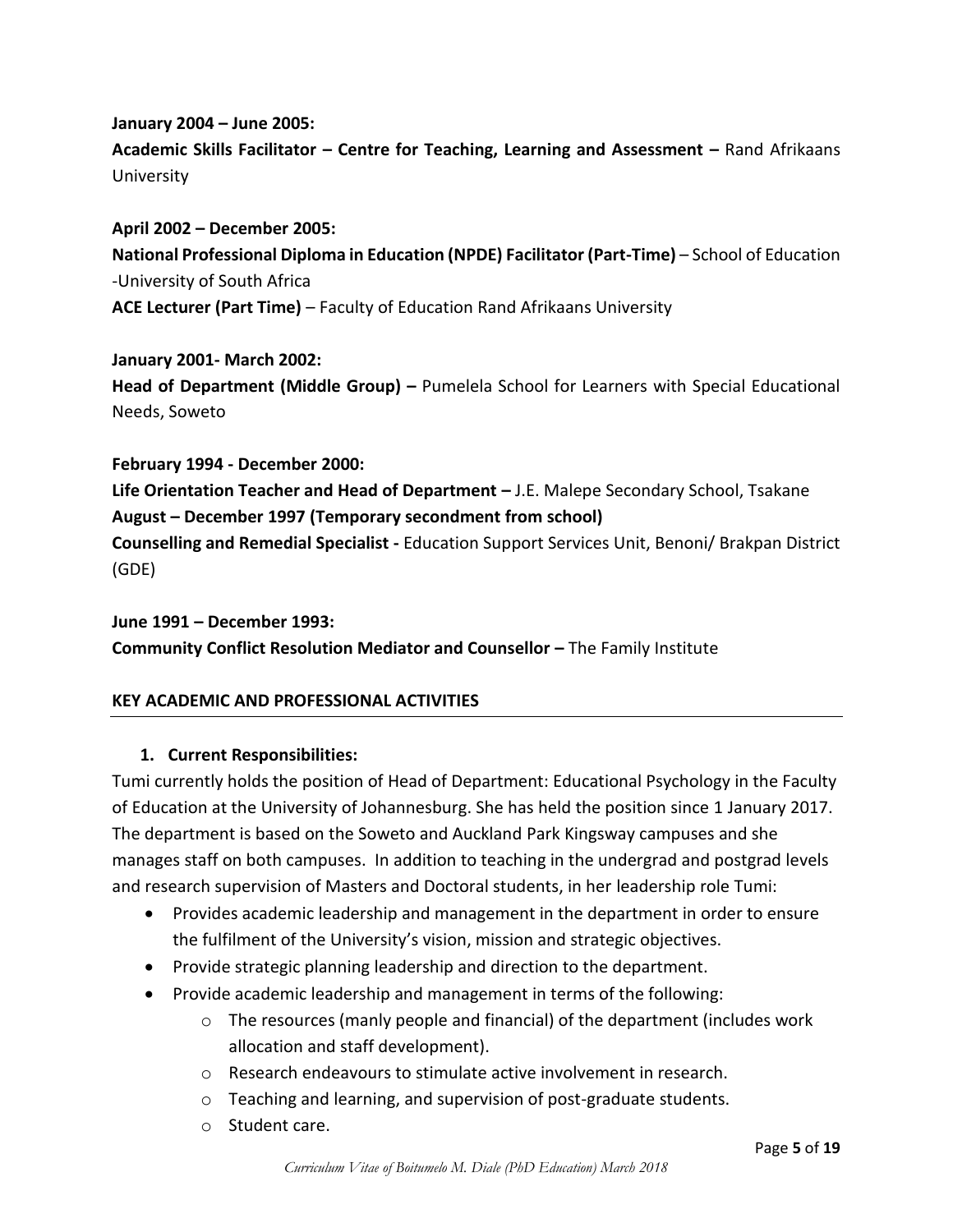- o Adherence to the University's Policy's, Rules and Regulations.
- o Marketing and promoting of the image and academic standing of the department.
- $\circ$  Remaining involved with the academic functions within the department as Senior Lecturer.
- o Representing the department within the Faculty and University structures (and external bodies, where applicable).
- o Initiating and overseeing Faculty-linked community development projects.
- o Performing functions as delegated by the Executive Dean.
- o Implement the performance management system of the university.
- Lectures Career Development across the board from Undergraduate classes to Masters classes
- Supervises Master's and Doctoral Students Research studies

#### **2. Previous Responsibilities:**

## **2.1 As a Senior Lecturer: Career Development and Masters Programme Coordinator– Department of Educational Psychology -Faculty of Education, University of Johannesburg**

- Serve in the Faculty Research Committee
- Served in the Faculty Doctoral Committees
- Served in the University HIV/AIDS Committee
- Overseeing and coordinating the M Ed Educational Psychology programme
- Member of Faculty Strategic Committee
- Chair the Transformation Committee

## **2.2 As a Senior Resident Educational Psychologist and Supervisor – BHP Billiton Career Centre @ Sci-Bono Discovery Centre, Newtown, Jhb**

• Set up the Career Centre's Psychological Services Division from scratch – from developing a psychometrists' training programme, annual calendar of events and activities, liaising with relevant stakeholders to buy in and support the career centre's programmes and activities; developing in-house career information materials such as brochures and posters; design and delivery of career guidance and counseling workshops to learner groups; planning and coordinating in-house career exhibitions and career theme days/weeks in Engineering and the Built Environment, Finance, Maritime and ICT, host career guidance and education series for learners in Grades  $9 - 12$ ; facilitate individual guidance and in-depth counseling for individuals and groups; assessing, coaching as well as facilitating psycho-education groups for high school, university and out-of-school students.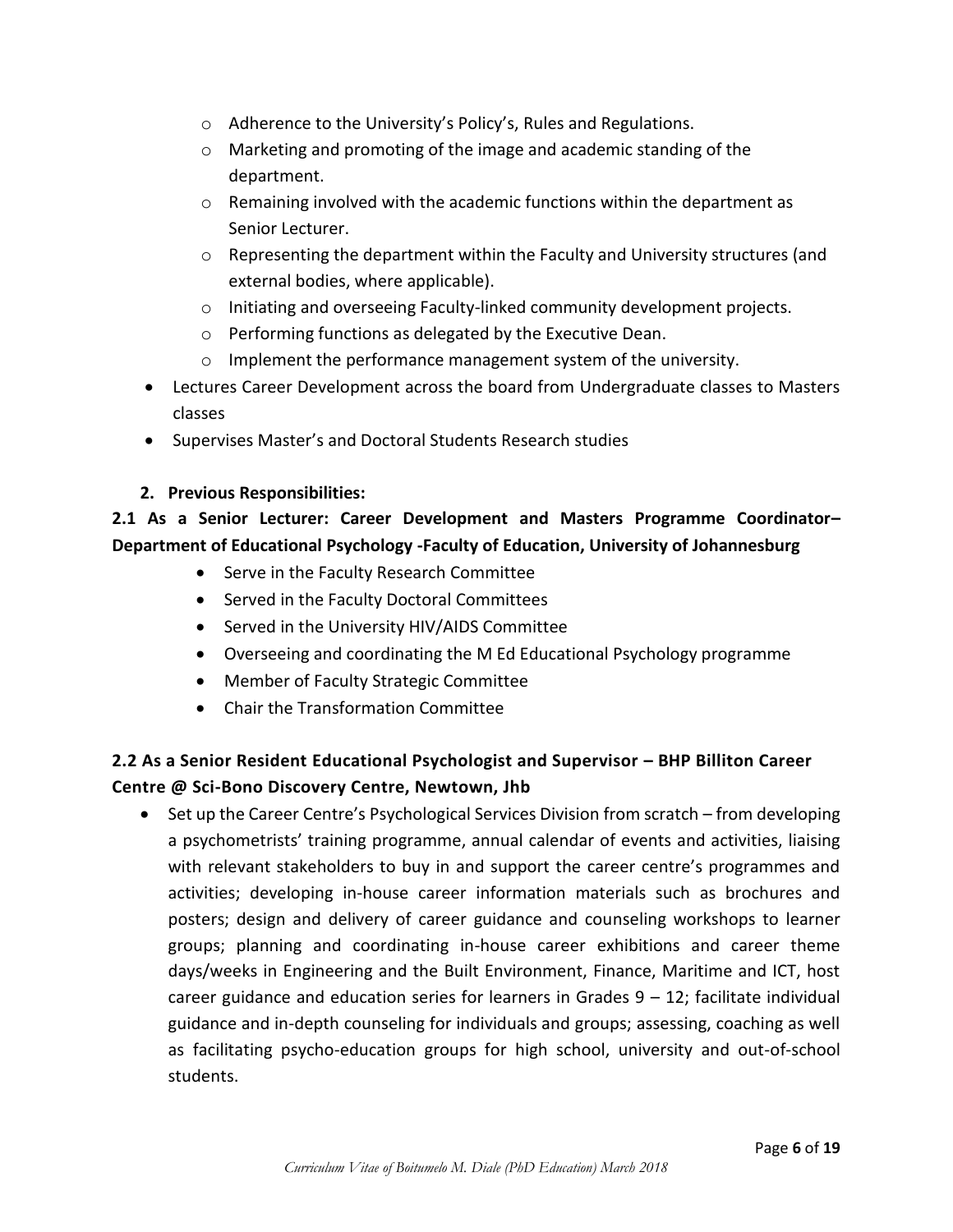- Conceptualise and design a framework for career education, guidance and counseling programmes in the Centre including in-reach and outreach programmes to schools, communities (church groupings, parents) as well as children's homes
- Marketing the programme offerings of the Career Centre to industry and schools and other communities like parents, out of school youth
- Develop and implement Quality Assurance mechanisms for the psychological services and career development divisions of the centre
- Represent the Career Centre in various forums GDE, higher education institutions, industry, SETAs, government department, schools and communities, science and research councils as well as other professional bodies
- Head ten subordinates (four career facilitators and six psychometry interns)
- Preparing quarterly reports for interns and liaising with universities where they are registered

## **2.3 As an Educational Psychologist and Internship Supervisor – Centre for Psychological Services and Career Development - University of Johannesburg**

- Offering psycho-educational, psychotherapy and career services to the general public, students and employees of the university
- Develop, coordinate and facilitate academic development workshops for Faculties of Management and Hospitality at the Bantung Road Campus
- Train and supervise Intern Educational Psychologists
- Design and review Training and Development strategy for PsyCaD staff members
- Develop and facilitate accredited continuous professional development workshops for PsyCaD staff members, other departments within the university and the other psychologists outside UJ registered with the HPCSA
- Responsible for induction and mentoring of new staff members

## **POSTGRAD STUDIES**

- Diale BM (2010): Educational-Psychological Practice Framework for the Personal and Professional Development of Life-Orientation Teachers in the Gauteng Province: a Mixed Method Study. University of Johannesburg, Johannesburg – PhD Thesis.
- Diale BM (2003): Black adolescents and domestic violence: An exploratory study using Solution Focused Group Therapy, Rand Afrikaans University, Johannesburg: M.Ed. – minordissertation.

## **PUBLICATIONS**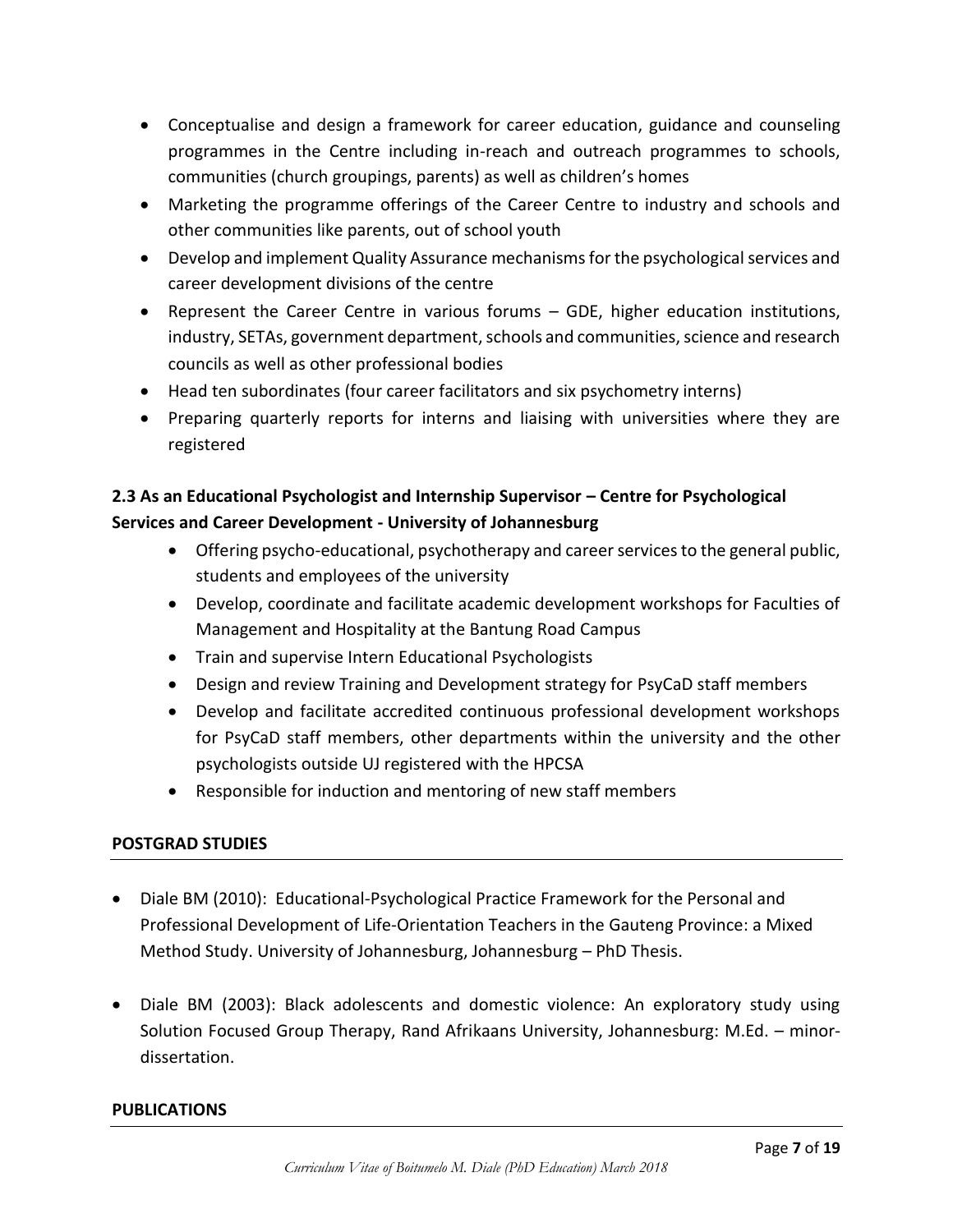- Brown, A & Diale BM (2017). You should wear to show what you are': Same-sex sexuality student teachers troubling the heteronormative professional identity. Gender Questions 5(1).
- Wessels CJJ & Diale BM (2017). Facebook as an instrument to enhance the career construction journeys of adolescent learners [Special issue]. South African Journal of Education, 37(4): Art. # 1470, 12 pages.<https://doi.org/10.15700/saje.v37n4a1470>
- Robinson LA & Diale BM (2017). Through the eyes of children: Exploring Grade 7 career aspirations in a community school. South African Journal of Childhood education Vol 7(1); 1- 13.
- Kruger S, Pretorius HG & Diale BM (2016). A psychological perspective on competency testing of the child victim and witness of sexual offences in South Africa. Child Abuse Research: A South African Journal Vol 17 (2); 1-12.
- Diale BM (2016). Life Orientation teachers' career development needs in Gauteng: Are we missing the boat? South African Journal of Higher Education Vol 30 (3); 84-110.
- Diale BM (2014). Black adolescents experiences of domestic violence in South Africa: A Solution Focused Group Therapy Intervention Approach: Mediterranean Journal of Social Sciences Vol 5 (16); 506-515.
- Diale BM, Pillay J and Fritz E (2014): An Exploration of the Dynamics in the Personal and Professional Development of Life-Orientation Teachers in the Gauteng Province in South Africa. Journal of Social Sciences 38 (1); 83-93.

## **BOOK CHAPTER CONTRIBUTION**

- Diale, BM (2018). Pathways to technical and vocational education in the school curriculum. In Irma Eloff & Estelle Swart (Eds). Understanding Educational Psychology. Cape Town, Juta and Company (PTY)Ltd. (ISBN 978 1485102472).
- Tabane, R., Maseko, N and Diale, T (2016). Childhood behavioural and learning disorders. E Weinstein, E Rosen, J Snowman, R McCown, M Maphalala and R Tabane (Eds). Educational Psychology and Teaching Children about Health. Cengage Learning EMEA, United Kingdom.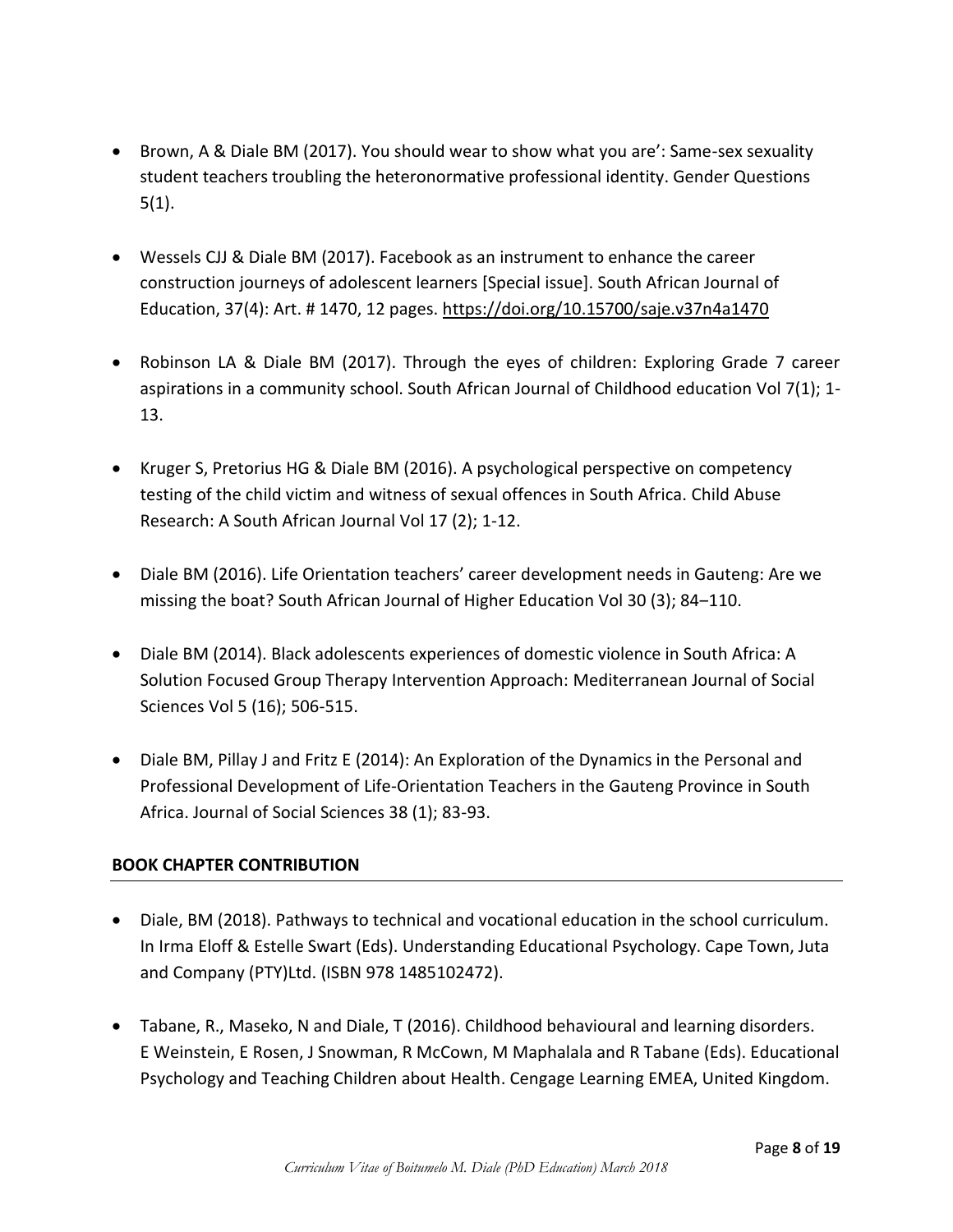- Diale, BM (2015). Bullying of vulnerable children: An increasing form of school violence. MD Magano and U Ramnarain (Eds). Including the excluded: Educating the vulnerable for the 21st century. Pearson Holdings, Southern Africa
- Diale, B and Fritz, E (2007). Indigenous knowledge and learning development. In N. Duncan, B, Bowman, A. Naidoo, J. Pillay and V. Roos (Eds.). Community Psychology: Analysis, context and action. UCT Press: Cape Town.

#### **IN PRESS – BOOK CHAPTER**

Diale, BM (nd). Transitions in Early Childhood Education in South Africa. Bloomsbury Publishing Plc.

#### **INTERNATIONAL AND NATIONAL CONFERENCE PAPERS PRESENTED**

## **October 2017 - 5th SAERA Conference, Port Elizabeth, South Africa. Co-presented with Brown, A.**

**Paper:** "*You should wear to show that you are*": Same-sex sexuality student teachers troubling the heteronormative professional identity.

## **September 2017 - 1st Pan-African Congress 2017, co presented with Tabane R. (UNISA)**

**Workshop:** The intersection of research, practice and theory in Educational Psychology. **Paper:** Educational Psychology students' perceptions of their role in advocating for Technical Vocational Education (TVE) in South African Primary Schools.

**Poster presentation:** From a tango dance to a kwaito jive: rethinking the techniques used in career counselling within the South African context. 1st Pan-African Congress. Durban, South Africa. Co presented with my masters student, A Mehmedova.

## **July 2017: Scholarship of Teaching and Learning (SOTL) in the South Conference, Johannesburg, South Africa**.

**Paper:** Guiding their way: exploring the use of Indigenous Knowledge Systems in tutoring and mentoring programmes in Higher Education.

## **July 2016: 31st International Congress of Psychology, Japan.**

**Paper:** Social media and career counselling: Using Facebook as a tool to enhance the career construction journeys of adolescents. Presented with Masters student, CJJ Wessells

## **September 2015: PsySSA Congress, Johannesburg.**

**Paper:** Social media and career counselling: Using Facebook as a tool to enhance the career construction journeys of adolescents. Presented with Masters student, CJJ Wessels

## **March 2015: SFIVET-VET CONGRESS, Bern, Switzerland**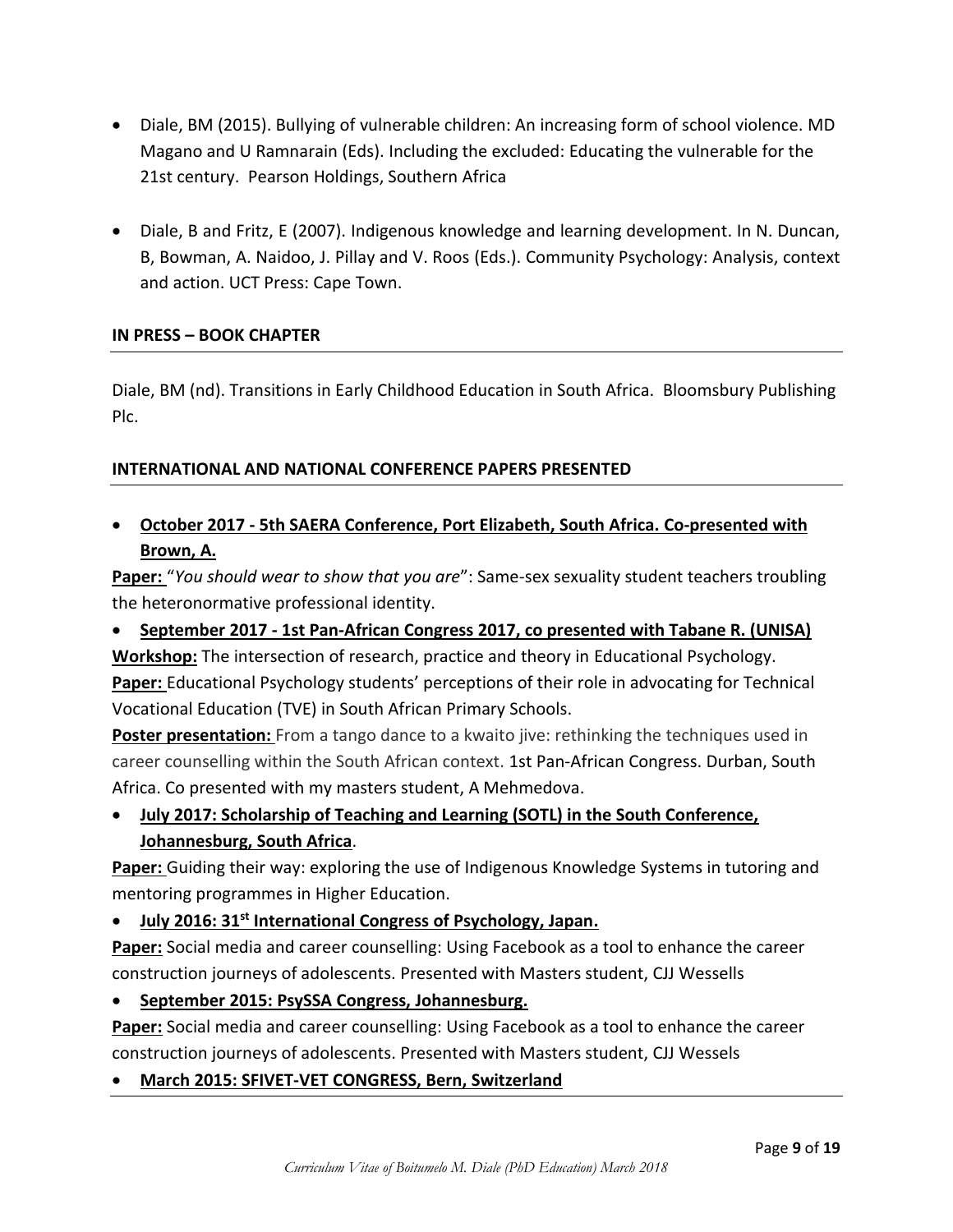**Paper:** Helping youth at-risk entering into the working world in different cultural contexts of Switzerland and South Africa.

**September 2012: International Career Development Conference, Cape Town.**

**Paper:** When the music changes, so must the dance: Understanding and applying narrative career counselling within the South African Context**.** 

## **September 2009: International Congress of Psychology, Cape Town**

**Paper:** Psychotherapy at the Crossroads: The desires and challenges of an African-Sensitive Approach in South Africa.

## **March 2008: SAACHDE Conference, Botswana.**

**Paper:** "SolutioNation": How Solution Focused Therapy (SFT) can be a breakthrough for counselling Black students at a higher education institution in Gauteng.

## **March 2008: First South African Congress on Trauma. George, South Africa.**

**Paper: "**From a Pit to a Palace": Success stories of female survivors of domestic violence.

## **February 2006: Teacher Development Conference. University of Johannesburg, South Africa**

**Paper:** Rethinking the personal and professional development of Life Orientation teachers in South Africa.

**September 2006: MEISA International Psychotherapy Conference. Pretoria, South Africa.**

**Paper:** In search of the crossroads in psychotherapy: An African Perspective-

**Paper:** The Africanisation of Psychotherapy - MEISA International Psychotherapy Conference.

**September 2015 PSYSSA Conference. Kempton Park, South Africa.**

**Paper:** A narrative of working in a school for learners with special needs and a school in an informal settlement.

 **December 2003 and December 2005: Brief Therapy Conference, San Francisco, USA and Heidelberg, Germany.**

**Paper:** Black Adolescents and Domestic Violence: Evolving to new solutions, a Solution Focused Therapy Approach.

## **SKILLS I HAVE ACQUIRED FOR THE 21ST CENTURY WORLD OF WROK**

- Facilitation skills with individual and big groups
- Clinical and Research supervision skills
- Community engagement, outreach, collaboration and teamwork
- Critical thinking, problem solving, creativity and imagination.
- Excellent interpersonal human relations
- Personnel recruitment, selection, interviewing and administration
- Work conflict resolution, management and mediation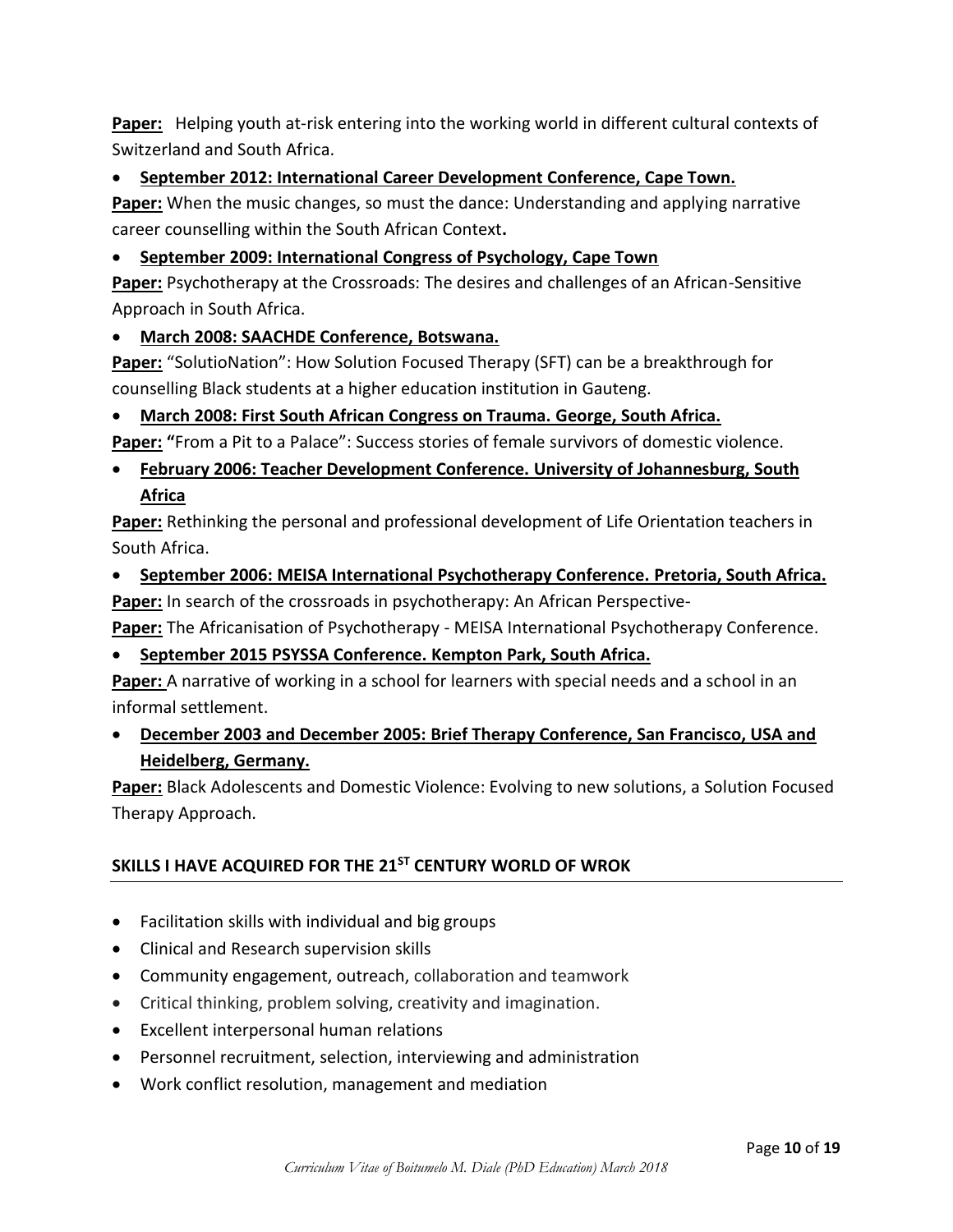## **OTHER LEADERSHIP ROLES (CURRENT)**

- Executive member of Psychology Society of South Africa (PsySSA)
- Chairperson of the South African Career Development Association (SACDA)
- Section Editor (Educational Psychology) South African Journal of Childhood Education (SAJCE)
- Consulting Editor: Journal of Educational Psychology (Nigeria)
- Adhoc Advisor for UJ Transformation Unit
- Academic Board member: South African College of Applied Psychology (SACAP)

## **(PREVIOUS)**

- Represented the Executive Dean of Education in the Education Deans Forums in 2017
- Represent the Executive Dean of Education in DBE functions when unable to attend
- Programme director for some faculty and university function
- Adhoc Member of HPCSA University Programmes and Internship Sites Evaluation Team
- Faculty of Education Representative UJ HIV and Aids Committee and SA HEI Education Faculties CoP.
- Task Team Member Educational Psychology Scope of Practice (2007-2011).
- Task Team Member ENGENIUS (Engineering Council of South Africa unit for promoting the Engineering field in schools – January 2011- January 2013).
- Chairing Disciplinary Hearings (Sci-Bono Discovery Centre January 2012 January 2013.)

#### **ACHIEVEMENTS**

- 1997- 2002: RAU Bursary Award for Academic Achievement (Honours and Masters).
- 2007- 2010: NRF Bursary holder for PhD studies UJ Bursary Award for Academic Achievement (PhD studies).
- 2007- 2008: SANPAD Research Student Scholarship.

#### **REGISTERED MEMBERSHIP OF PROFESSIONAL BODIES**

- Health Professions Council of South Africa (HPCSA)
- Psychology Society of South Africa (PSYSSA)
- South African Career Development Association (SACDA)

## **OTHER PUBLICATION CONTRIBUTION FOR TEACHERS/ PARENTS/ PRACTITIONERS AND COMMUNITIES EDUCATION**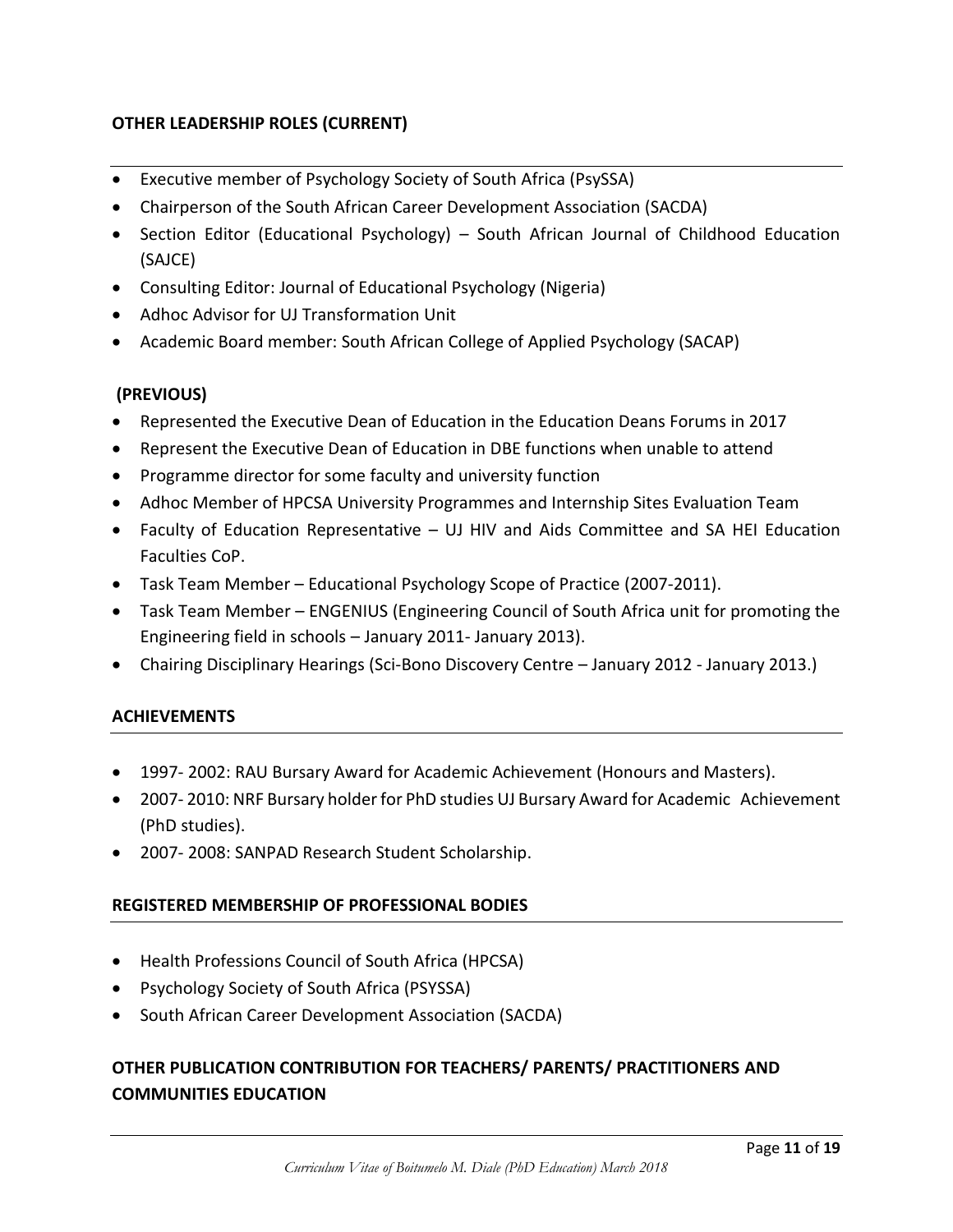- Baithuti baba nnang phaposi ele nngwe kwa ditheong tsa tnhuto e kgolwane tsa thuto re lebeletse seabe se banang le sona mogo rotloetsaneng mot hutong (Pros and cons of having a roommate at university), Yona ke yona, Motswedig FM 15 March 2018.
- Addressing the challenges of child sexual abuse in schools Leihlo la Sechaba, 06 March 2018 SABC 2.
- Dikgolaagano tsa marato magareng ga bana kwa dikolong (Dating and Relationships in School) jaaka rele mo kgweding ya marato.Teen Zone, Motsweding FM 9 FEB 2018.
- Go dira tlhopo ya seo batlang go ithutela sona ko ditheong tse dikgolwane tsa thuto (Making a Career Choice). 12 January 2018
- Career Guidance and Support for Grade 12 by-monthly articles for The Teacher (Mail & Guardian 2017).
- Go ipolaya ga basha (Teen Suicide). Teen Zone, Motsweding FM. 27 Oct 2017
- Four African values that should not be lost Move Magazine (Parenting Column)
- Helping your child cope with divorce Move Magazine (Parenting Column)
- The effects of television on children's development Move Magazine (Parenting Column)
- Parenting and discipline Move Magazine (Parenting Column)
- Preventing drug abuse on children and adolescents Move Magazine (Parenting Column)
- Resident Psychologist for TV documentary Molato Ke Eng? On family issues (2007)
- Regular Guest Psychologist TV documentaries (ETV- Great Expectations; SABC 1- Tshwaraganag and Relate; Soweto TV- Mbokodo

| <b>NAME OF STUDENT</b> | <b>QUALIFICATION</b>        | <b>COMPLETION STATUS</b>       |
|------------------------|-----------------------------|--------------------------------|
| Mrs. P. Lethale        | M Ed Educational Psychology | Completed 2008 (Co-supervisor) |
| Mrs T Cassim           | M Ed Educational Psychology | Completed 2015                 |
| Mrs L Robinson         | M Ed Educational Psychology | Completed 2015                 |
| Mr. CJJ Wessels        | M Ed Educational Psychology | Completed 2015                 |
| Dr. S Kruger           | <b>PhD Education</b>        | Completed 2016 (Co-supervisor) |
| Ms Nicolette Dovey     | M Ed Educational Psychology | Completed 2017                 |
| Mrs Nadia Asmal        | M Ed Educational Psychology | Completed 2017                 |
| Mr Andrew Snelling     | M Ed Educational Psychology | Completed 2018                 |
| Ms Moira Severin       | M Ed Educational Psychology | Completed 2018                 |
| Mrs A van Pletzen      | M Ed Educational Psychology | Completed 2018                 |
| Mr J Singh             | D Ed Psych                  | Completed 2018 (co-supervised) |
| Mrs S Motsabi          | <b>PhD</b>                  | Completed (co-supervised) -    |
|                        |                             | graduating April 2019          |

## **RECORD OF COMPLETED POST GRADUATE STUDENT SUPERVISION**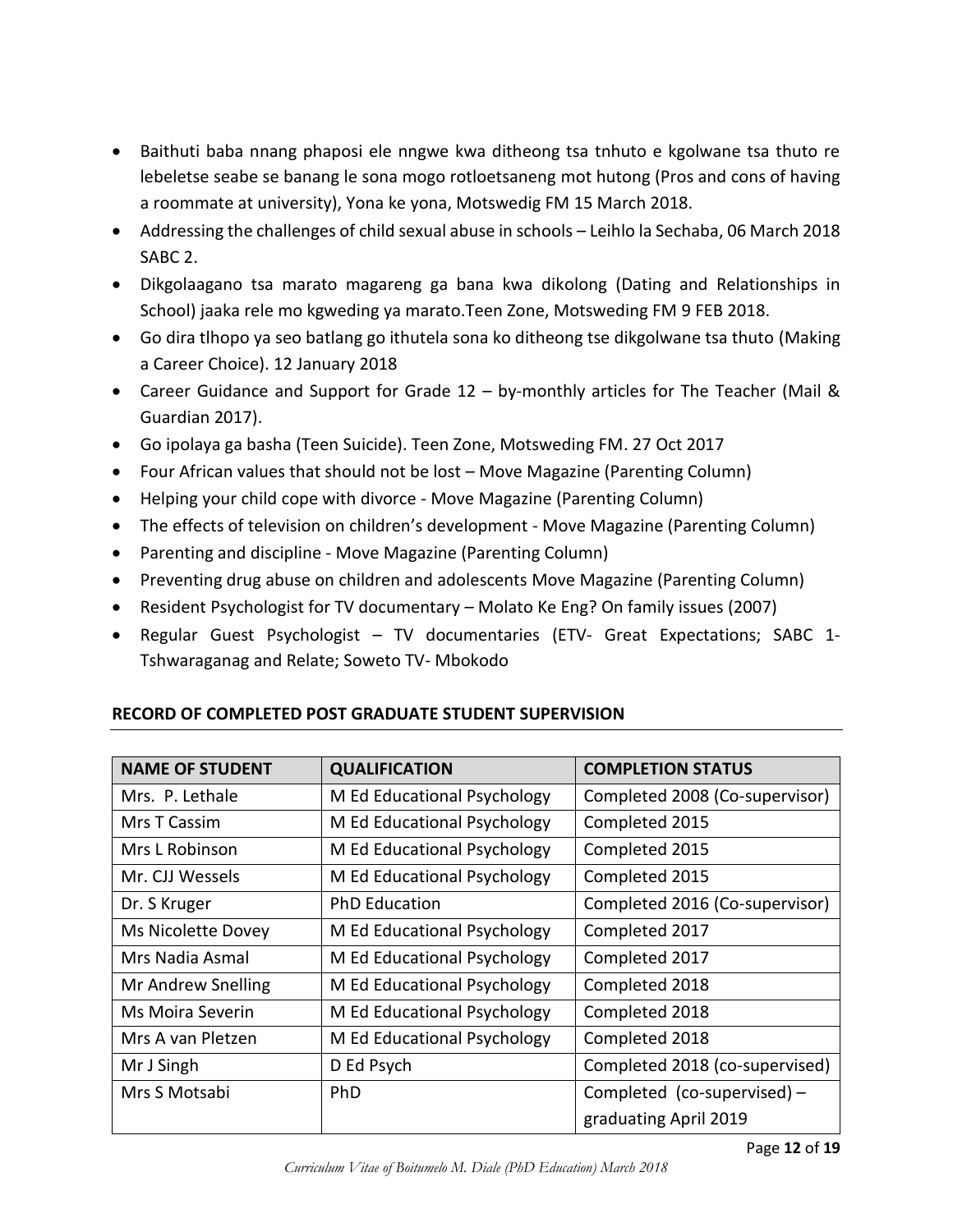| Ms P Mdunjana                | M Ed Educational Psychology | Completed - graduating June |
|------------------------------|-----------------------------|-----------------------------|
|                              |                             | 2019                        |
| Ms D Texeira                 | M Ed Educational Psychology | Completed - graduating June |
|                              |                             | 2019                        |
| Ms D Dlamini                 | M Ed Educational Psychology | Completed – graduating June |
|                              |                             | 2019                        |
| <b>Mrs Natalie Pretorius</b> | M Ed Educational Psychology | Completed - graduating      |
|                              |                             | October 2019                |

#### **RECORD OF SUBMITTED AND TO SUBMIT POST GRADUATE STUDENT SUPERVISION**

| <b>STUDENT</b>  | <b>QUALIFICATION</b>        | <b>STATUS</b>                  |
|-----------------|-----------------------------|--------------------------------|
| Ms J Agu        | M Ed Life Orientation       | Awaiting results               |
| Ms M Ken        | M Ed Educational Psychology | Awaiting results               |
| Mr S Nkosi      | M Ed Educational Psychology | Submitting end of May 2019     |
| Mrs T Mhlongo   | M Ed Inclusive Education    | Submitting end of May 2019     |
| Ms Z Asvat      | M Ed Educational Psychology | Submitting end of May 2019     |
| Ms M Steyl      | M Ed Educational Psychology | Submitting end of March 2019   |
| Ms AG Mehmedova | M Ed Educational Psychology | Submitting end of October 2019 |
| Ms B Vilakazi   | M Ed Educational Psychology | Submitting end of October 2019 |

#### **CURRENT POSTGRADUATE STUDENTS**

| <b>STUDENT</b>       | <b>QUALIFICATION</b>     | <b>STATUS</b>            |
|----------------------|--------------------------|--------------------------|
| Ms D De Sousa        | M Ed Psych               | Year 2                   |
| Ms N Manyike         | M Ed Psych               | Year 2                   |
| Ms R Ebrahim         | M Ed Childhood Education | Year 2                   |
| Ms M Qhomane-Goliath | M Ed Inclusive Education | Year 1                   |
| Ms C Ekpunobi        | <b>PhD</b>               | Year 1                   |
| Mr H Mostert         | D Ed                     | Year 1                   |
| Mr C Mushambi        | <b>PhD</b>               | Year 1 (co-supervised)   |
| Mr W Mushambi        | <b>PhD</b>               | Year 1 (main supervisor) |
| Mr F Dakwa           | PhD                      | Year 1 (main supervisor) |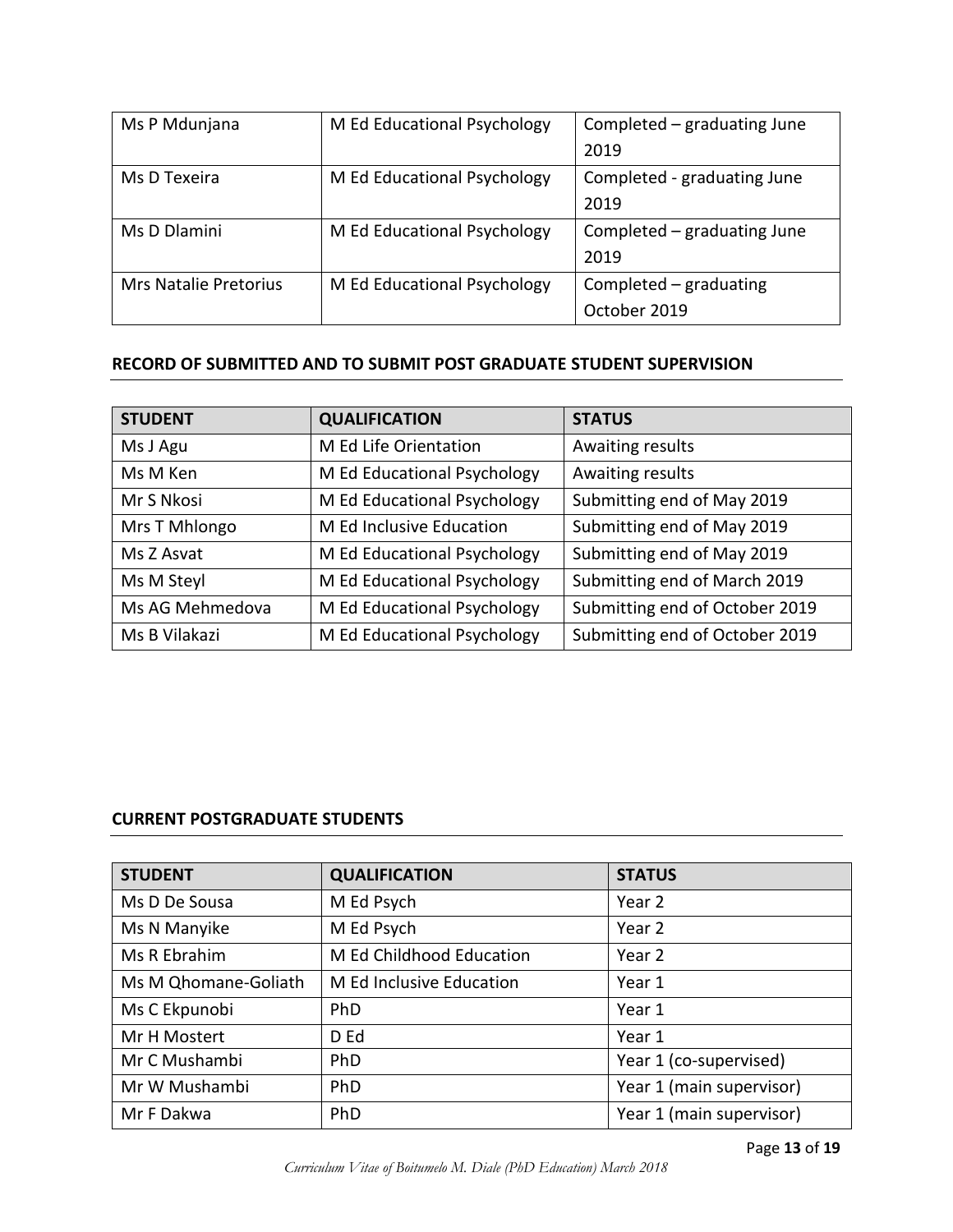### **RECORD OF POSTDOCTORAL RESEARCH FELLOW SUPERVISION**

| <b>NAME OF POST-</b>   | <b>DATE OF</b>     | <b>COUNTRY OF</b> | <b>INSTITUTION OF ORIGIN</b>  |
|------------------------|--------------------|-------------------|-------------------------------|
| <b>DOCTORAL FELLOW</b> | <b>APPOINTMENT</b> | <b>ORIGIN</b>     |                               |
| Dr A Sewagehn          | 01 March 2018      | Ethiopia          | Debre Markos University       |
| Dr M Shammah           | 01 May 2018        | Nigeria           | <b>FCT Schools of Nursing</b> |
|                        |                    |                   | and Midwifery                 |

#### **RECORD OF EXTERNAL DISSERTATION EXAMINATION IN THE PAST 3 YEARS**

| <b>Candidate</b> | <b>Degree</b>             | <b>Study title</b>         | Institution  | Year |
|------------------|---------------------------|----------------------------|--------------|------|
|                  |                           |                            |              |      |
| L Nhlapo         | Educational<br><b>MEd</b> | Learners'                  | Unizulu      | 2015 |
|                  | Psychology                | experiences of             |              |      |
|                  |                           | aggression in a            |              |      |
|                  |                           | secondary school in        |              |      |
|                  |                           | the KwaZulu Natal          |              |      |
|                  |                           | Province                   |              |      |
| M van Mazijk     | Educational<br>MEd        | School readiness in a      | UJ           | 2015 |
|                  | Psychology                | reception year             |              |      |
|                  |                           | learner in an              |              |      |
|                  |                           | underpriviledged           |              |      |
|                  |                           | school: A specialised      |              |      |
|                  |                           | movement                   |              |      |
|                  |                           | intervention study         |              |      |
| A Adendorff      | MA in Social              | Investigating the          | <b>UNISA</b> | 2015 |
|                  | <b>Behaviour Studies</b>  | perceptions of male        |              |      |
|                  | in HIV/AIDS               | offenders who are          |              |      |
|                  |                           | living with HIV of         |              |      |
|                  |                           | psycho-social support      |              |      |
|                  |                           | services provided to       |              |      |
|                  |                           | them at Pollsmoor          |              |      |
|                  |                           | <b>Correctional Centre</b> |              |      |
|                  |                           | in Cape Town               |              |      |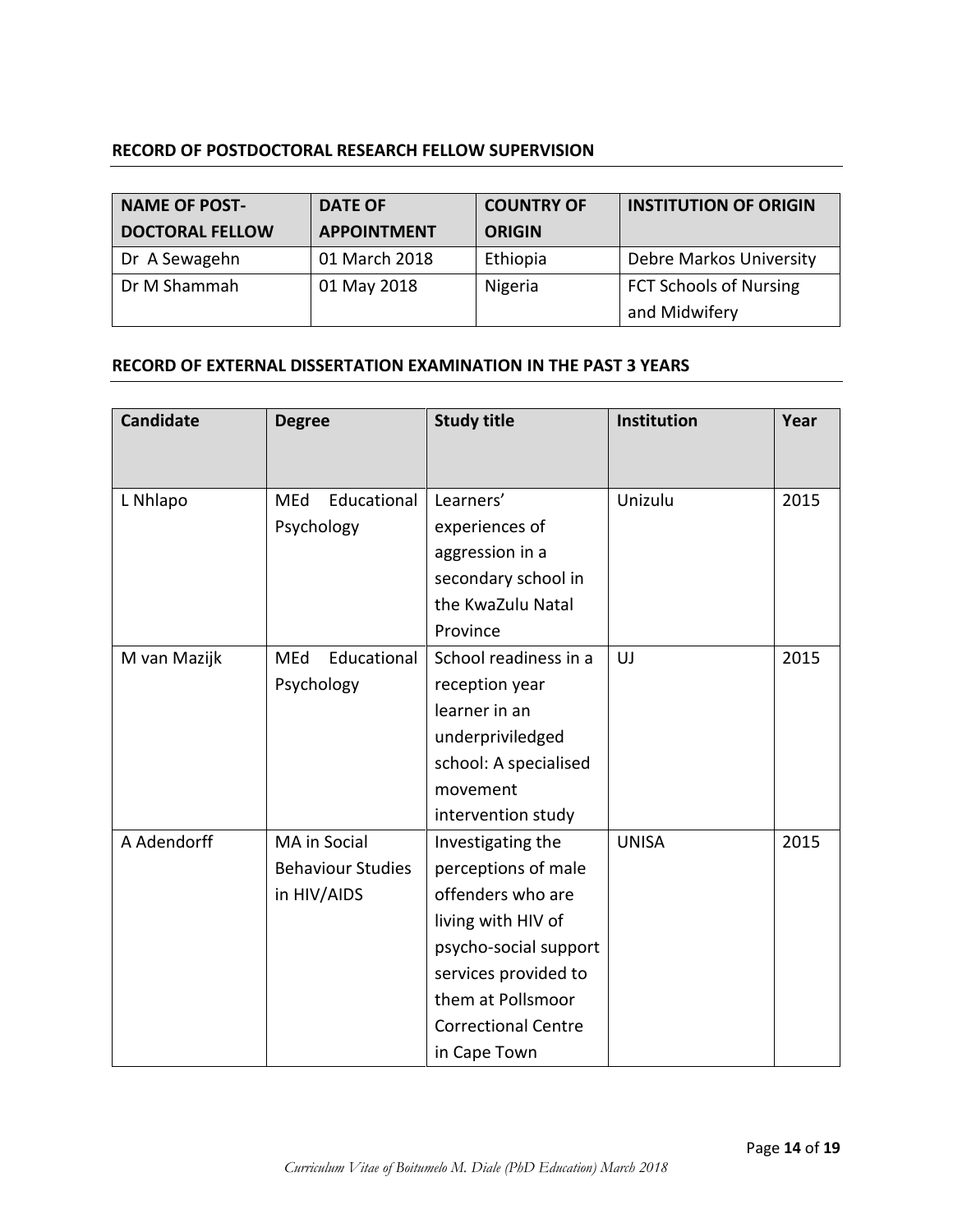| E Tofa     | MA in Social             | Young Catholics and       | <b>UNISA</b> | 2015 |
|------------|--------------------------|---------------------------|--------------|------|
|            | <b>Behaviour Studies</b> | <b>HIV in Southern</b>    |              |      |
|            | in HIV/AIDS              | Africa: Autonomy.         |              |      |
|            |                          | Obedience and             |              |      |
|            |                          | sexuality                 |              |      |
| E Mahlangu | Educational<br>MEd       | Resilience processes      | UP           | 2015 |
|            | Psychology               | employed by families      |              |      |
|            |                          | from a low socio-         |              |      |
|            |                          | economic                  |              |      |
|            |                          | background                |              |      |
| W McGrath  | MEd                      | <b>Educating children</b> | SU           | 2015 |
|            |                          | presenting with           |              |      |
|            |                          | <b>Autistic Spectrum</b>  |              |      |
|            |                          | Disorder: Exploring       |              |      |
|            |                          | parents' experiences      |              |      |
| IL Mkhuma  | <b>MEd Inclusive</b>     | The challenges            | UniZulu      | 2016 |
|            | Education                | experienced by            |              |      |
|            |                          | teachers in               |              |      |
|            |                          | identifying learners      |              |      |
|            |                          | who experience            |              |      |
|            |                          | barriers to learning in   |              |      |
|            |                          | a rural full-service      |              |      |
|            |                          | school in KwaZulu-        |              |      |
|            |                          | <b>Natal</b>              |              |      |
| N Radebe   | Educational<br>MEd       | Practitioner's            | Wits         | 2017 |
|            | Psychology               | perceptions on the        |              |      |
|            |                          | value of cognitive        |              |      |
|            |                          | assessment                |              |      |
|            |                          | measures within the       |              |      |
|            |                          | South African context     |              |      |
| M Black    | MEd<br>Educational       | Exploring the             | SU           | 2017 |
|            | Psychology               | potential influences      |              |      |
|            |                          | of social media on        |              |      |
|            |                          | career education and      |              |      |
|            |                          | planning among            |              |      |
|            |                          | grade 11 learners         |              |      |
| G Volkel   | M Ed Educational         | The longitudinal          | Wits         | 2017 |
|            | Psychology               | effect of treatment,      |              |      |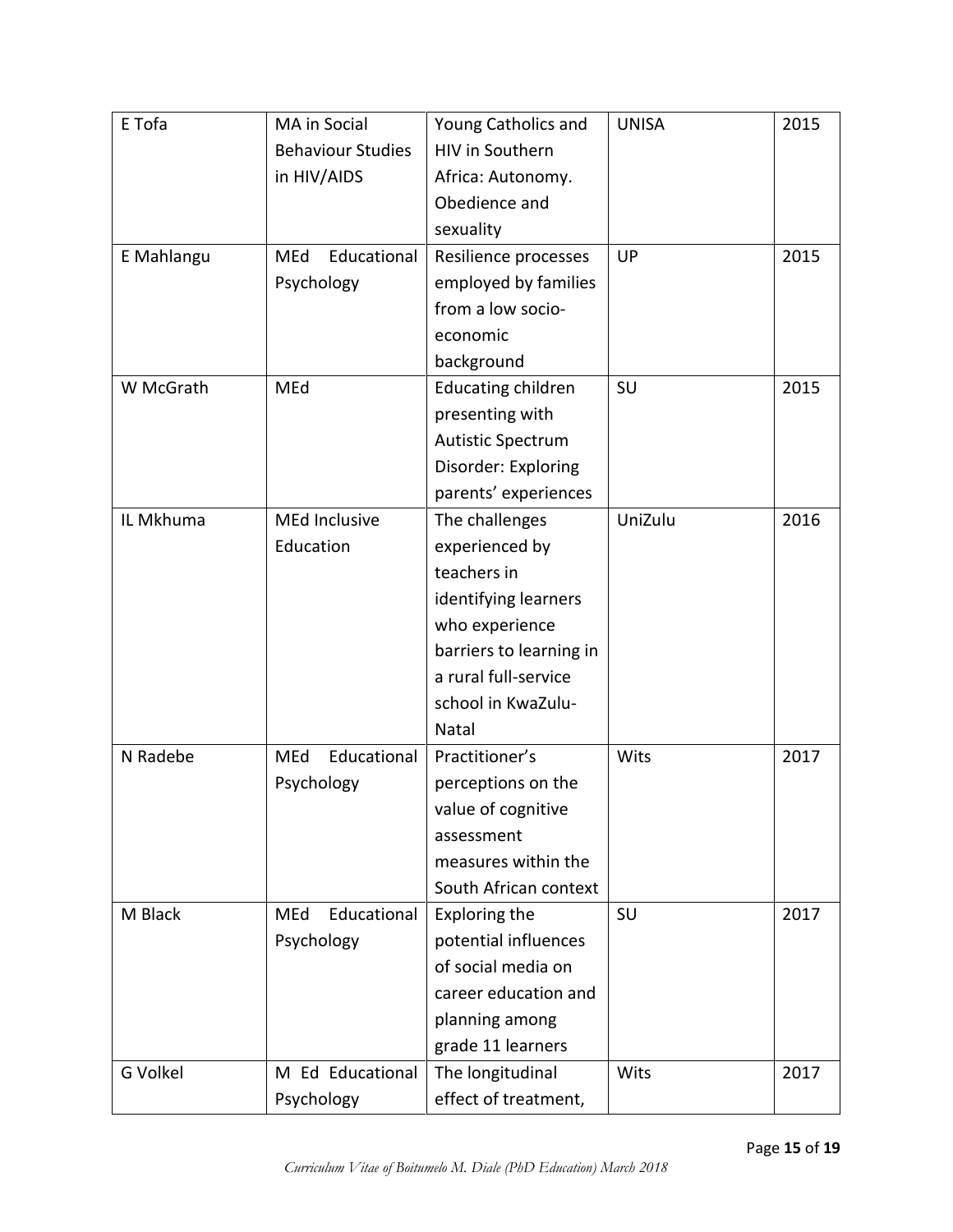|                |                 | gender, socio-            |              |      |
|----------------|-----------------|---------------------------|--------------|------|
|                |                 | economic status and       |              |      |
|                |                 | home language on          |              |      |
|                |                 | primary school            |              |      |
|                |                 | children's reading        |              |      |
|                |                 | comprehension,            |              |      |
|                |                 | annoyance reactions       |              |      |
|                |                 | to road and aircraft      |              |      |
|                |                 | noise exposure and        |              |      |
|                |                 | coping in Kwa-Zulu-       |              |      |
|                |                 | Natal, South Africa       |              |      |
| M Gumbi        | M Soc Sci in    | The influence of          | <b>UKZN</b>  | 2018 |
|                | Educational     | isiZulu Indigenous        |              |      |
|                | Psychology      | language and culture      |              |      |
|                |                 | on the intellectual       |              |      |
|                |                 | assessment: The           |              |      |
|                |                 | Psychologists"            |              |      |
|                |                 | Perspective               |              |      |
| L Wright       | M Ed Psychology | collaborative<br>A        | <b>UFS</b>   | 2018 |
|                | of Education    | inquiry<br>towards        |              |      |
|                |                 | understanding<br>the      |              |      |
|                |                 | experiences of 'out'      |              |      |
|                |                 | lesbian<br>and<br>gay     |              |      |
|                |                 | teachers in Gauteng       |              |      |
|                |                 | Schools                   |              |      |
| <b>BD</b> Sona | D Ed            | effects<br>The<br>of<br>a | <b>UNISA</b> | 2018 |
|                |                 | cognitive foundation      |              |      |
|                |                 | of learning to read on    |              |      |
|                |                 | the reading skills of     |              |      |
|                |                 | grade 3 learners in 10    |              |      |
|                |                 | selected<br>primary       |              |      |
|                |                 | schools<br>in<br>Hawasa   |              |      |
|                |                 | Dilla<br>and<br>towns,    |              |      |
|                |                 | SNNPR, Ethiopia           |              |      |
| P Goronga      | D Ed            | Resilience processes      | UP           | 2018 |
|                |                 | child-headed<br>in        |              |      |
|                |                 | households<br>in          |              |      |
|                |                 | Chinhoyi                  |              |      |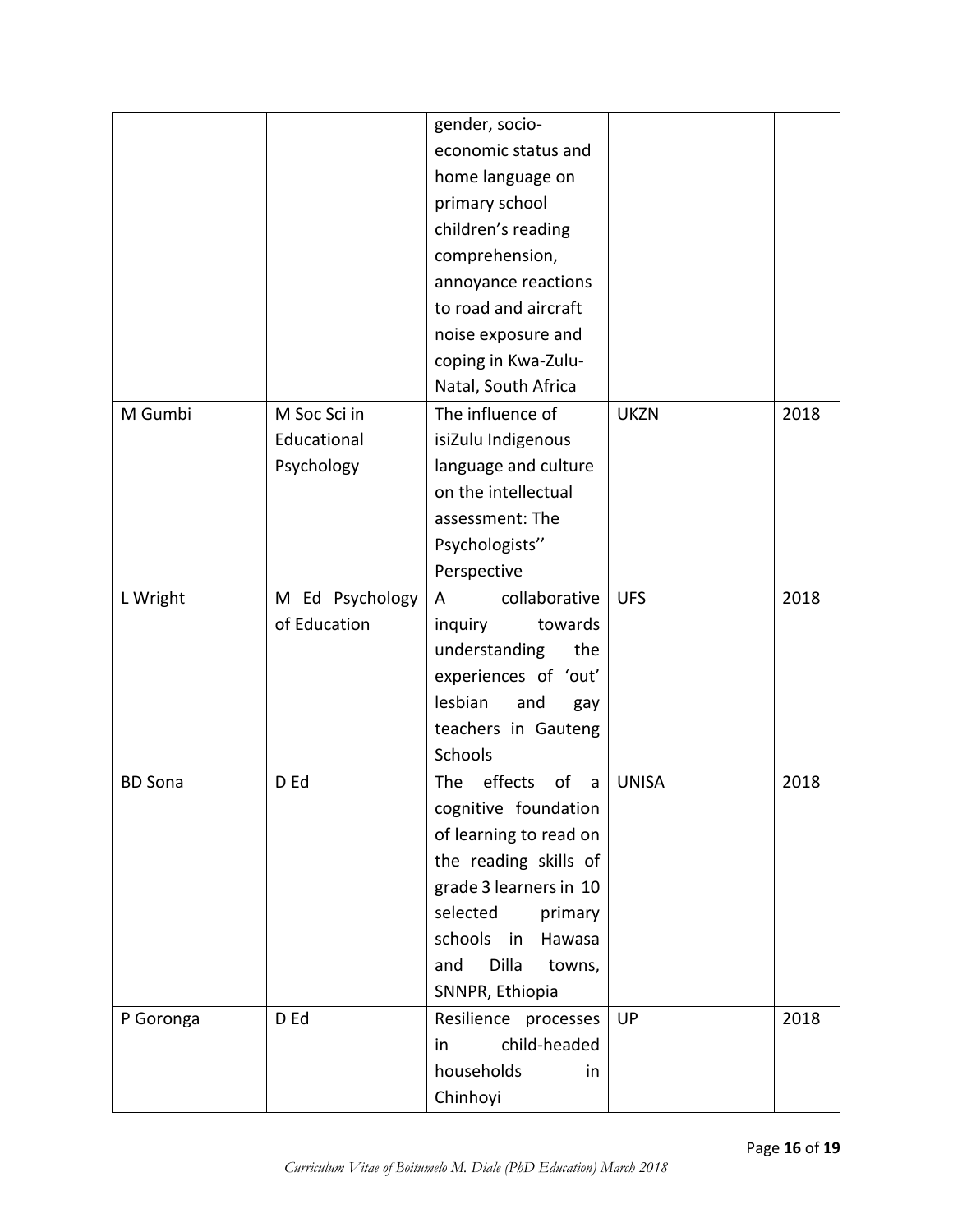|         | D Ed | effects<br>of<br><b>The</b><br>a a<br>cognitive foundation<br>of learning to read on<br>the reading skills of<br>grade 3 learners in 10<br>selected<br>primary<br>schools<br>in<br>Hawasa<br>Dilla<br>and<br>towns,<br>SNNPR, Ethiopia | <b>UNISA</b>             | 2018 |
|---------|------|----------------------------------------------------------------------------------------------------------------------------------------------------------------------------------------------------------------------------------------|--------------------------|------|
| VA Skae | M Ed | An Eastern Cape,<br>public, primary<br>school's engagement<br>with learners in an<br>inclusive foundation<br>phase classroom in<br>the presence of<br>barriers to learning: A<br>case study analysis                                   | <b>Rhodes University</b> | 2019 |

#### **RECORD OF EXTERNAL COURSEWORK ORAL EXAMINATION / PROGRAMME EVALUATION**

UP SU UNISA **WITS** 

#### **COMMUNITY ENGAGEMENT**

Page **17** of **19** Involved in various community engagement projects within the university including managing the admissions assessment procedures for our high school UJMA. As a Maths and Science focus school learners go through psychometric assessment for entry into grade 8. I am also responsible for our primary teaching school learning centre where our masters' students are doing their practicum. The project includes four other partner schools where we offer psycho-social and educational support. I head the work integrated work collaboration with Raheema Moosa mother and Child Hospital HIV/AIDS clinic to offer psychological services with our Masters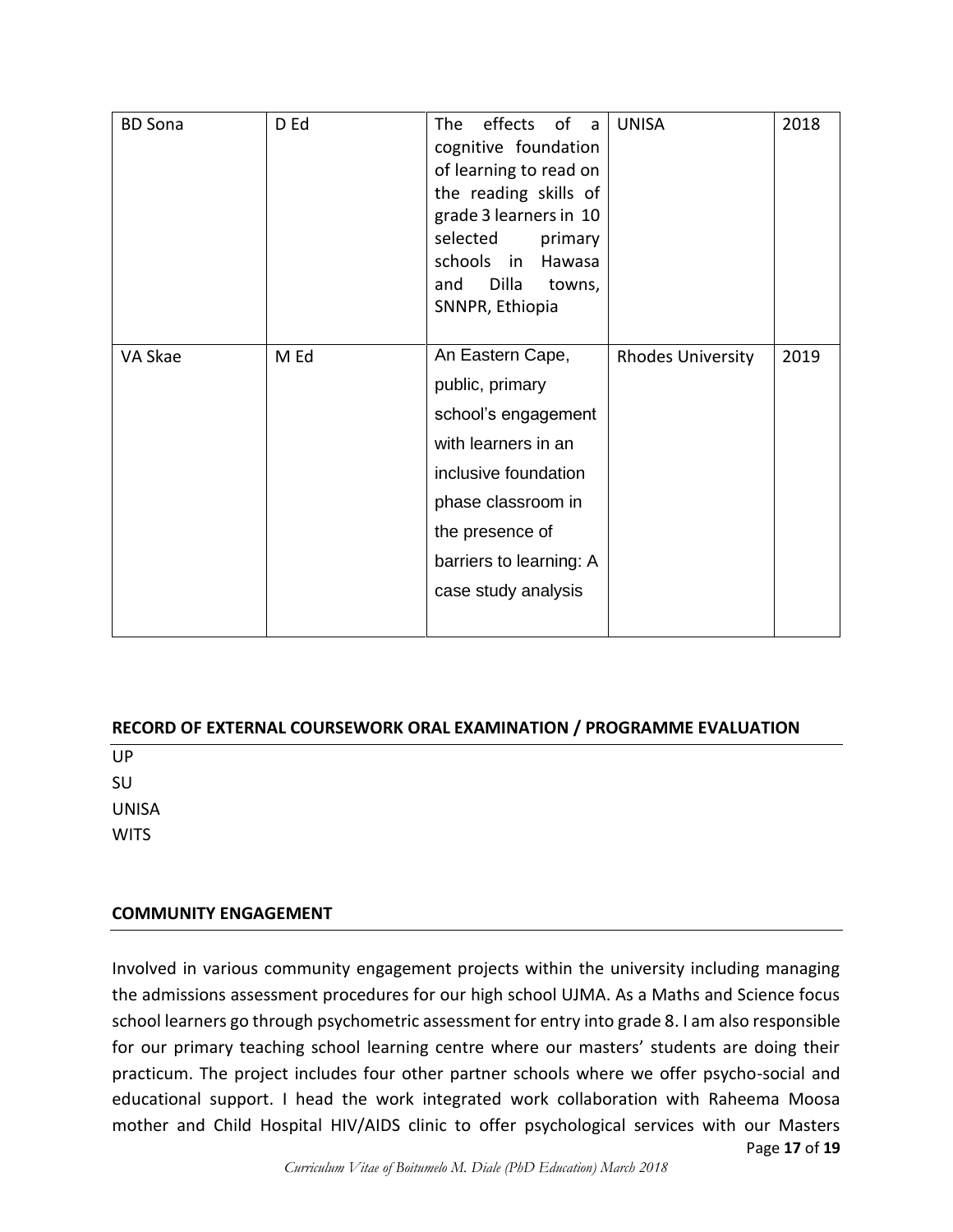Educational Psychology students. As the Transformation Chair I'm involved in promoting diversity, equity and social justice through activities organised by the university transformation unit. I also am involved as a guest in a lot radio and television programmes aimed at promoting education and mental wellbeing in communities

| RECORD OF RESEARCH FUNDING AMD PROJECT INVOLVEMENT |  |
|----------------------------------------------------|--|
|----------------------------------------------------|--|

| <b>SOURCE</b>            |       | <b>AMOUNT</b>       | <b>FUNDING PERIOD</b> |
|--------------------------|-------|---------------------|-----------------------|
| DHET University Capacity |       | R 38 670.70         | 2016                  |
| Development              | Grant |                     |                       |
| funding                  |       |                     |                       |
| Faculty                  |       | Research   R 25 000 | 2016                  |
| Committee (FRC)          |       |                     |                       |

#### **REFERENCES**

Prof Sarah Gravett Executive Dean: Faculty of Education University of Johannesburg 011 559 5234/2689 [sgravett@uj.ac.za](mailto:sgravett@uj.ac.za)

Prof Jace Pillay SARChi Chair: Education and Care in Childhood University of Johannesburg 0115595245 [jacep@uj.ac.za](mailto:jacep@uj.ac.za)

Prof Gertie Pretorius Counselling and Research Psychologist; Private Practice (Former Director: PsyCaD) University of Johannesburg 082 482 2542 [cpd@gertiepretorius.co.za](mailto:cpd@gertiepretorius.co.za)

Mrs Phelelia Sekele Senior Manager – Career Centre Sci-Bono Discovery Centre